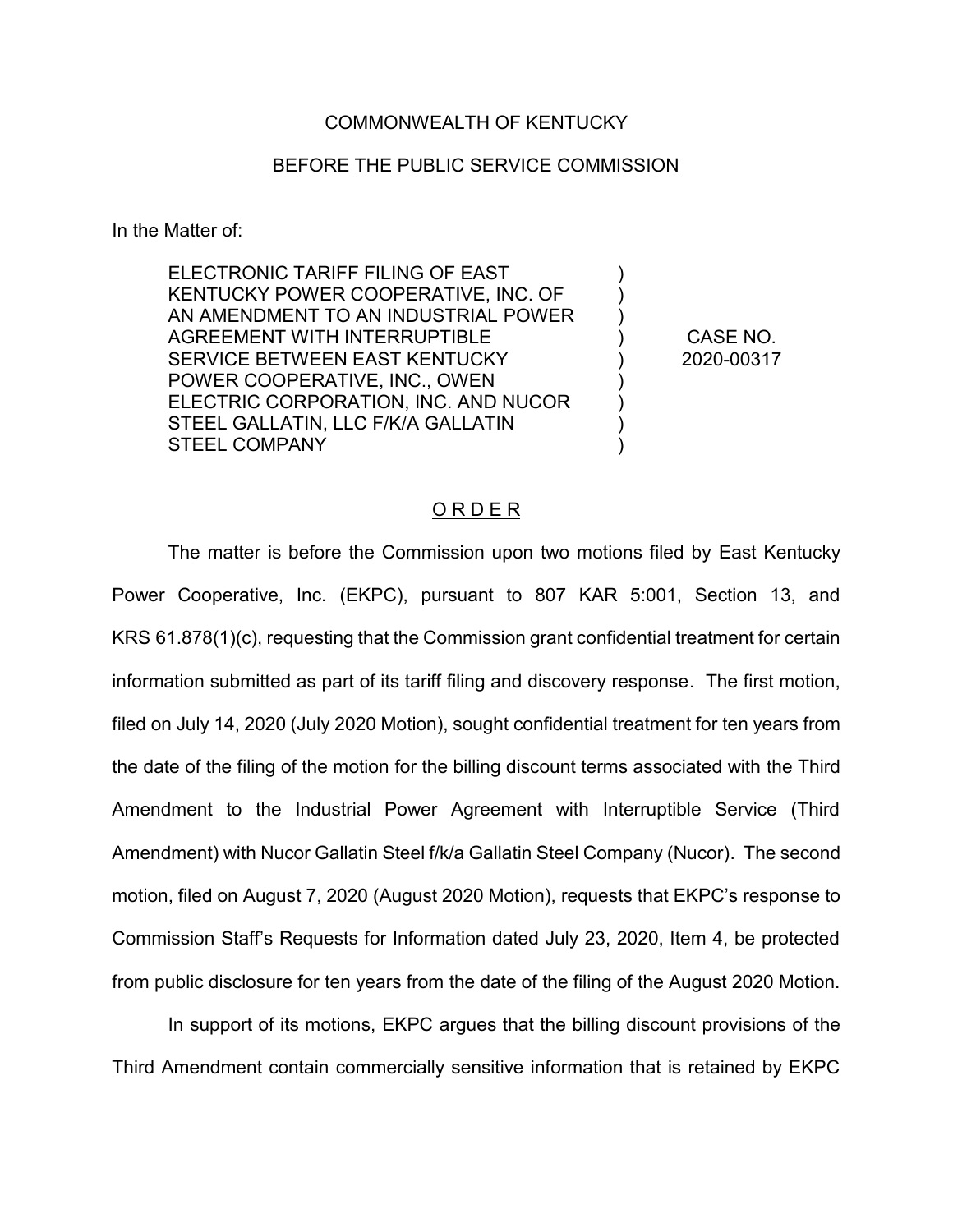on a "need-to-know" basis, and not publicly available. EKPC asserts that if disclosed, the billing discount information would give potential competitors of EKPC a significant advantage in the course of ongoing and future negotiations to attract and secure new or expanded load in EKPC's service territory. EKPC avers that disclosure would also give participants in the broader commercial market a material, unfair advantage in relations with EKPC as a result of knowing its special pricing strategies and business-sensitive decisions.

With respect to EKPC's response to Item 4 of Commission Staff's Requests for Information dated July 23, 2020, EKPC states that this response contains an Excel spreadsheet that demonstrates the variable costs to serve Nucor's expanded load and the expected revenue for each year of the contract term. EKPC informs that this analysis includes the proposed bill discounts and projected variable costs, which consists of projections for PJM Interconnection, LLC (PJM) administration charges, PJM capacity charges, PJM Network Integration Transmission Service charges, PJM day-ahead energy charges, and PJM Regional Transmission Expansion Plan charges.

Having considered the motion and the materials at issue, the Commission finds that billing discount provisions and the projected variable costs are generally recognized as confidential or proprietary; therefore, they meet the criteria for confidential treatment and are exempted from public disclosure pursuant to 807 KAR 5:001, Section 13, and KRS 61.878(1)(c)(1).

IT IS THEREFORE ORDERED that:

1. EKPC's July 2020 Motion and August 2020 for confidential treatment are granted.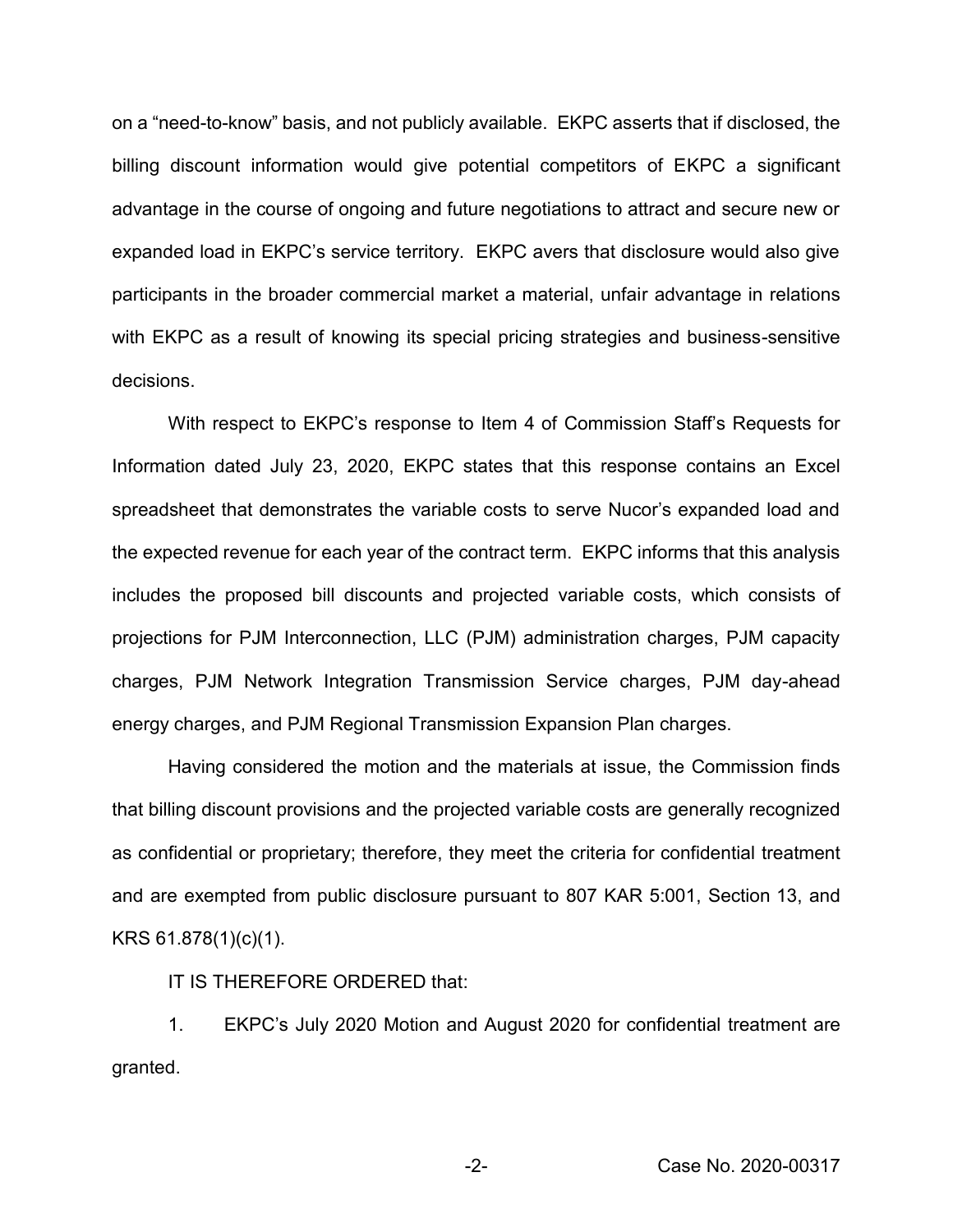2. The designated material granted confidential treatment by this Order shall not be placed in the public record or made available for public inspection for ten years or until further Order of this Commission.

3. Use of the designated material granted confidential treatment by this Order in any Commission proceeding shall comply with 807 KAR 5:001, Section 13(9).

4. EKPC shall inform the Commission if the designated material granted confidential treatment by this Order becomes publicly available or no longer qualifies for confidential treatment.

5. If a nonparty to this proceeding requests to inspect the material granted confidential treatment by this Order and the period during which the material has been granted confidential treatment has not expired, EKPC shall have 30 days from receipt of written notice of the request to demonstrate that the material still falls within the exclusions from disclosure requirements established in KRS 61.878. If EKPC is unable to make such demonstration, the requested material shall be made available for inspection. Otherwise, the Commission shall deny the request for inspection.

6. The Commission shall not make the requested material available for inspection for 30 days from the date of service of an Order finding that the material no longer qualifies for confidential treatment in order to allow EKPC to seek a remedy afforded by law.

-3- Case No. 2020-00317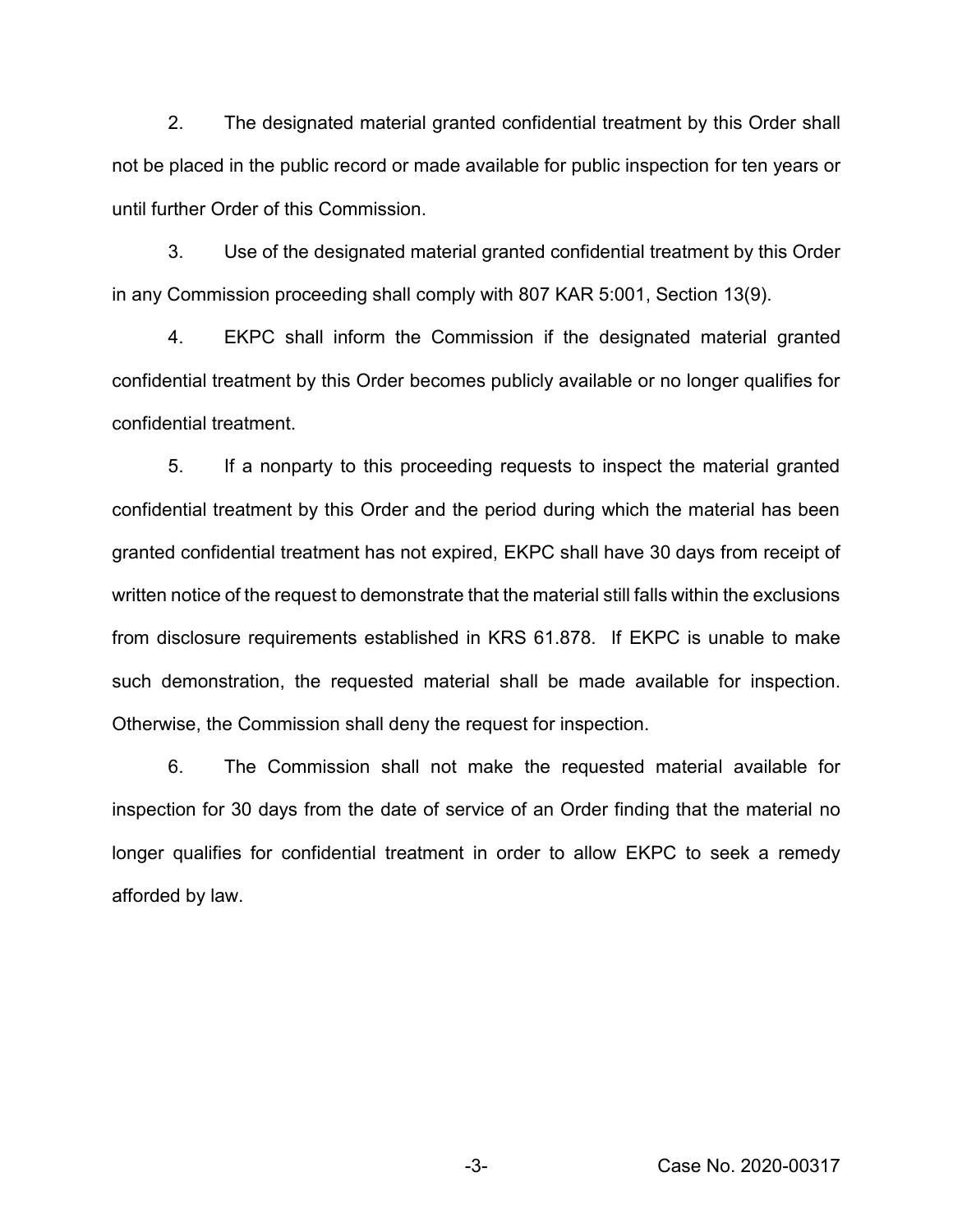By the Commission



ATTEST:

\_\_\_\_\_\_\_\_\_\_\_\_\_\_\_\_\_\_\_\_\_\_

Executive Director

Case No. 2020-00317